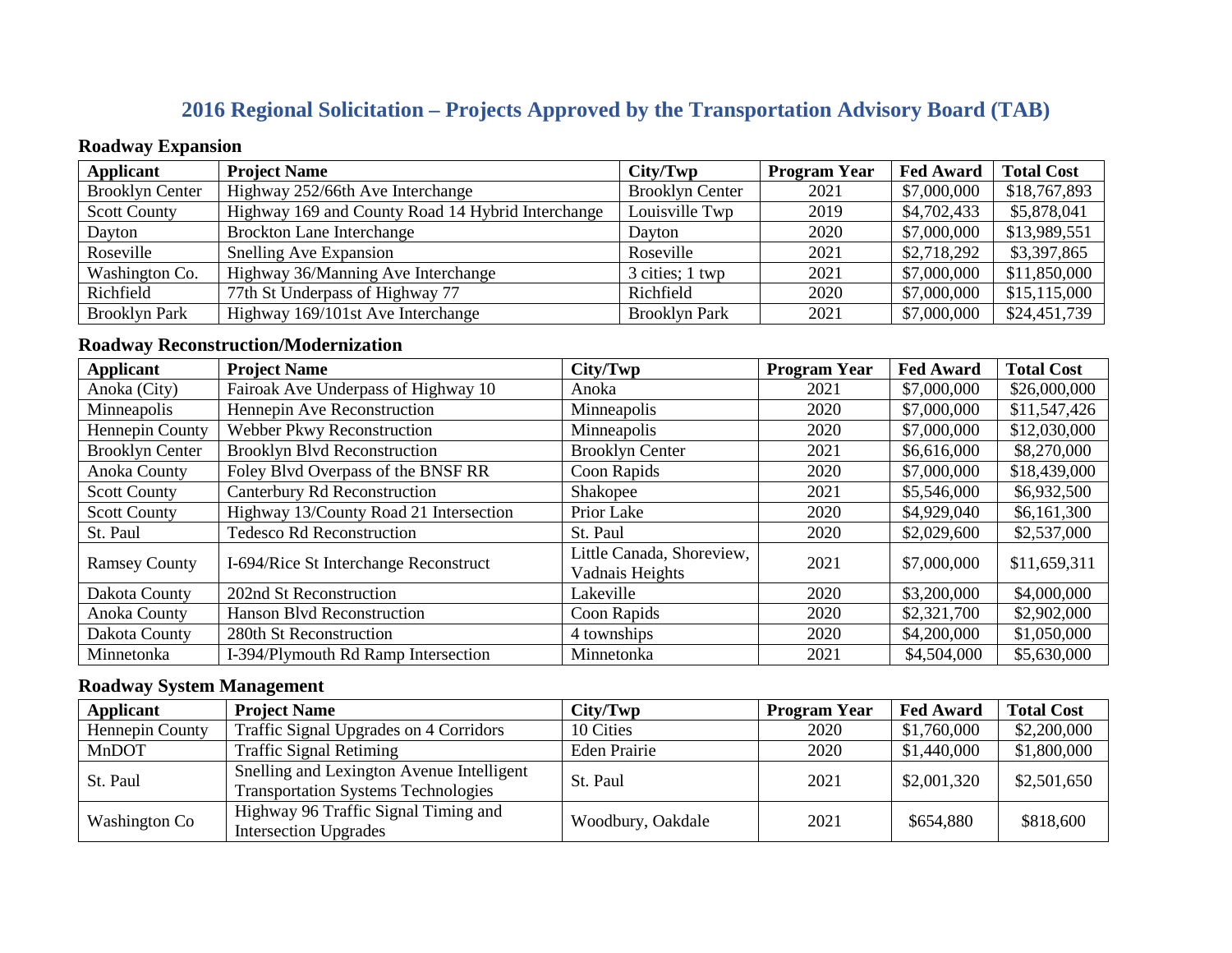**Bridges**

| $\mathbf{v}$<br>Applicant | <b>Project Name</b>         | City/Twp                    | $\mathbf{v}$<br>Year<br>Program | <b>Fed Award</b> | <b>Total Cost</b> |
|---------------------------|-----------------------------|-----------------------------|---------------------------------|------------------|-------------------|
| Hennepin County           | West Broadway<br>Ave Bridge | Robbinsdale.<br>Minneapolis | 2021                            | \$7,000,000      | \$13,500,000      |
| St. Paul                  | Kellogg Blyd Bridge         | Paul<br>St.                 | 2021                            | \$7,000,000      | \$17,630,000      |

## **Transit Expansion**

| Applicant            | <b>Project Name</b>                                     | City/Two                  | <b>Program Year</b> | <b>Fed Award</b> | <b>Total Cost</b> |
|----------------------|---------------------------------------------------------|---------------------------|---------------------|------------------|-------------------|
| <b>Metro Transit</b> | Hennepin Ave Bus and Technology<br>Improvements         | Minneapolis               | 2021                | \$7,000,000      | \$8,750,000       |
| Metro Transit        | Lake St/Marshall Ave Bus and Technology<br>Improvements | Minneapolis, St. Paul     | 2020                | \$7,000,000      | \$8,750,000       |
| Metro Transit        | Route 63 Service Improvement                            | St. Paul                  | 2021                | \$6,122,444      | \$7,653,055       |
| <b>SW Transit</b>    | SW Transit Fixed Route Service to Mall of<br>America    | Bloomington, Eden Prairie | 2020                | \$5,603,505      | \$7,004,381       |
| <b>Eden Prairie</b>  | <b>Town Center LRT Station Construction</b>             | Eden Prairie              | 2018                | \$6,141,560      | \$7,676,950       |

### **Transit Modernization**

| Applicant            | <b>Project Name</b>                         | City/Twp                        | <b>Program Year</b> | <b>Fed Award</b> | <b>Total Cost</b> |
|----------------------|---------------------------------------------|---------------------------------|---------------------|------------------|-------------------|
| Metro Transit        | <b>Regional Communication Improvements</b>  | Regionwide                      | 2018                | \$200,000        | \$250,000         |
| <b>Metro Transit</b> | <b>Heywood II Bus Garage Construction</b>   | <b>Minneapolis</b>              | 2020                | \$7,000,000      | \$84,000,000      |
| Metro Transit        | Penn Ave Bus Stop Modernization             | Brooklyn Center,<br>Minneapolis | 2018                | \$7,000,000      | \$8,750,000       |
| Metro Transit        | Chicago Ave Corridor Bus Stop Modernization | Minneapolis                     | 2019                | \$7,000,000      | \$8,750,000       |

## **Travel Demand Management (TDM)**

| Applicant                                    | <b>Project Name</b>                                                                 | City/Twp              | <b>Program Year</b> | <b>Fed Award</b> | <b>Total Cost</b> |
|----------------------------------------------|-------------------------------------------------------------------------------------|-----------------------|---------------------|------------------|-------------------|
| St. Paul Smart<br><b>Trips</b>               | Colleges as Hubs for TDM Innovation Pilot Program                                   | St. Paul              | 2018/2019           | \$132,000        | \$165,000         |
| CarFreeLife                                  | Shared Mobility, Community Outreach and<br><b>Development Program Demonstration</b> | Minneapolis, St. Paul | 2018/2019           | \$200,000        | \$250,000         |
| Nice Ride MN                                 | Densification and Infill Initiative                                                 | Minneapolis           | 2018/2019           | \$300,000        | \$450,000         |
| Minnesota Valley<br><b>Transit Authority</b> | <b>Transportation Management Associations for Scott</b><br>and Dakota Counties      | 7 Cities              | 2018/2019           | \$241,600        | \$302,000         |
| <b>Scott County</b>                          | Scott County Multimodal Outreach and Marketing<br>Coordinator                       | Countywide            | 2018/2019           | \$119,200        | \$149,000         |
| Cycles for<br>Change                         | Learn to Ride a Bicycle Program Expansion                                           | Minneapolis, St. Paul | 2018/2019           | \$266,195        | \$332,744         |